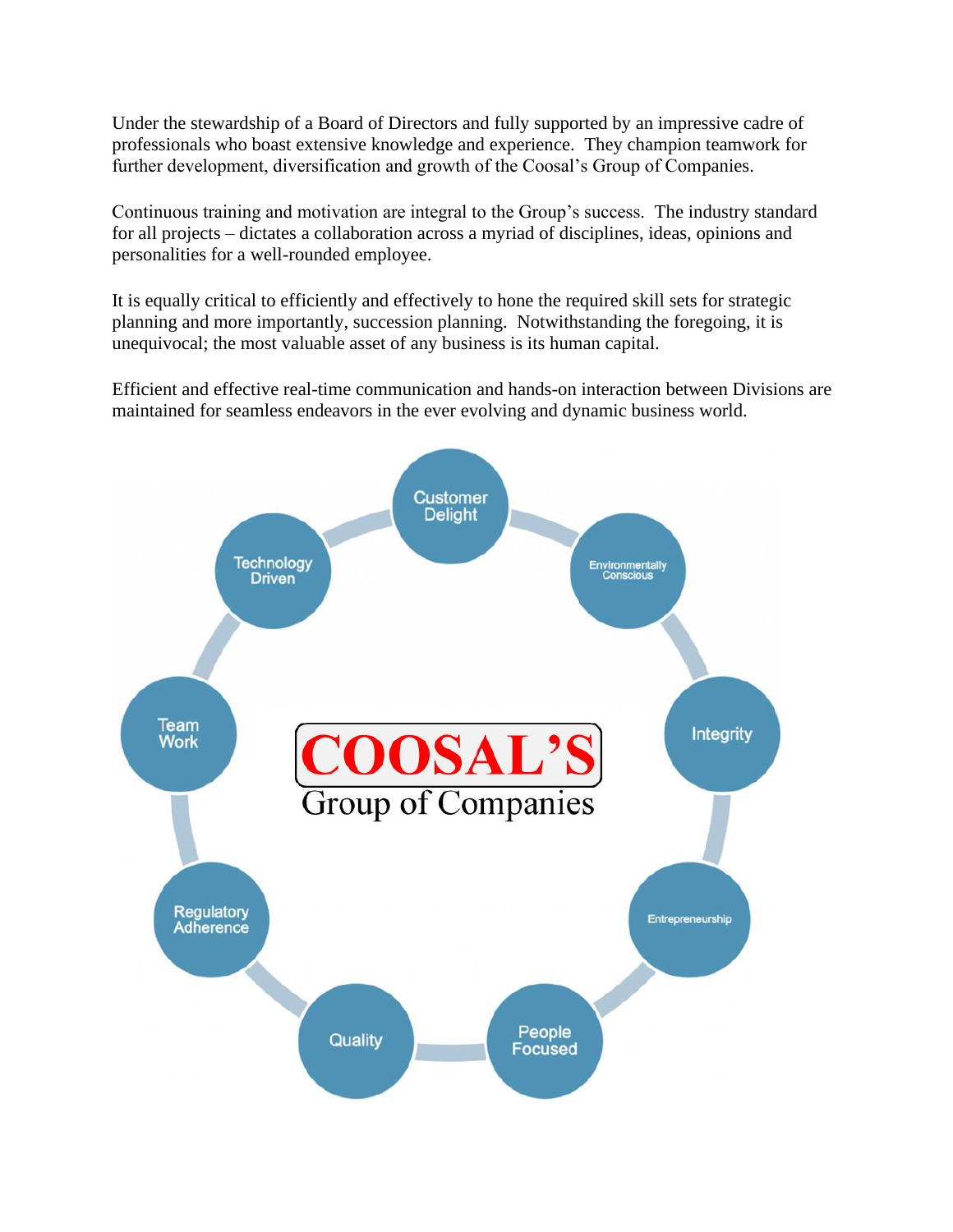The company, since its early days and even till today, is family owned and operated. In light of such, it has always been easy to maintain open lines of communication and enrich harmonious working relationships amongst all employees. The Board of Directors is comprised of 4 highly experienced directors who through the past have operated with the foresight and alacrity needed to bring the company to its present state of success.

Our policies are generated around a bounding respect for all stakeholders and appreciation for their input. Our core differentiation strategies focus on exceptionally high quality, customer responsiveness and satisfaction, and workforce empowerment. A sound mixture of those three principles has established us as a dominant player in the block, readymixed concrete, and asphalt paving markets.

Our very nature now prods us to seek newer and more innovative ways to tighten our thus far active integration strategy and further capitalize on our core competencies and resources. We look forward to becoming a driving force of the entire construction industry not only within Trinidad and Tobago, but throughout the Caribbean region.

## **POLICY STATEMENTS**

**I. QUALITY:** It is the Policy of the Coosal's Group of Companies to maintain our reputation for excellence in the quality of the products and services that we provide to our customers, by ensuring that it exceeds their requirements and expectations.

To achieve this, the management of the Coosal's Group of Companies is committed to developing and maintaining and continually, improving its Quality Management System to conform to ISO 9001:2000 and all relevant statutory requirements

At Coosal's everyone is responsible for quality and for implementing the requirements of our Quality Management System.

## **II. HEALTH, SAFETY & ENVIRONMENTAL POLICY STATEMENT**

The company has a strong commitment to ensuring the highest health and safety conditions for all employees, together with the moral and legal responsibilities of an effective accident prevention and environmental protection program. The program and policies described herein are backed by the management, and administered, facilitated and monitored by the appropriate officers responsible for the respective duties. The company's program emphasizes the following:

- Continuous review and updating of safety procedures.
- Comprehensive safety training for supervisors, foremen and employees.
- Requirements for 'tool box' meetings with laborers and management.